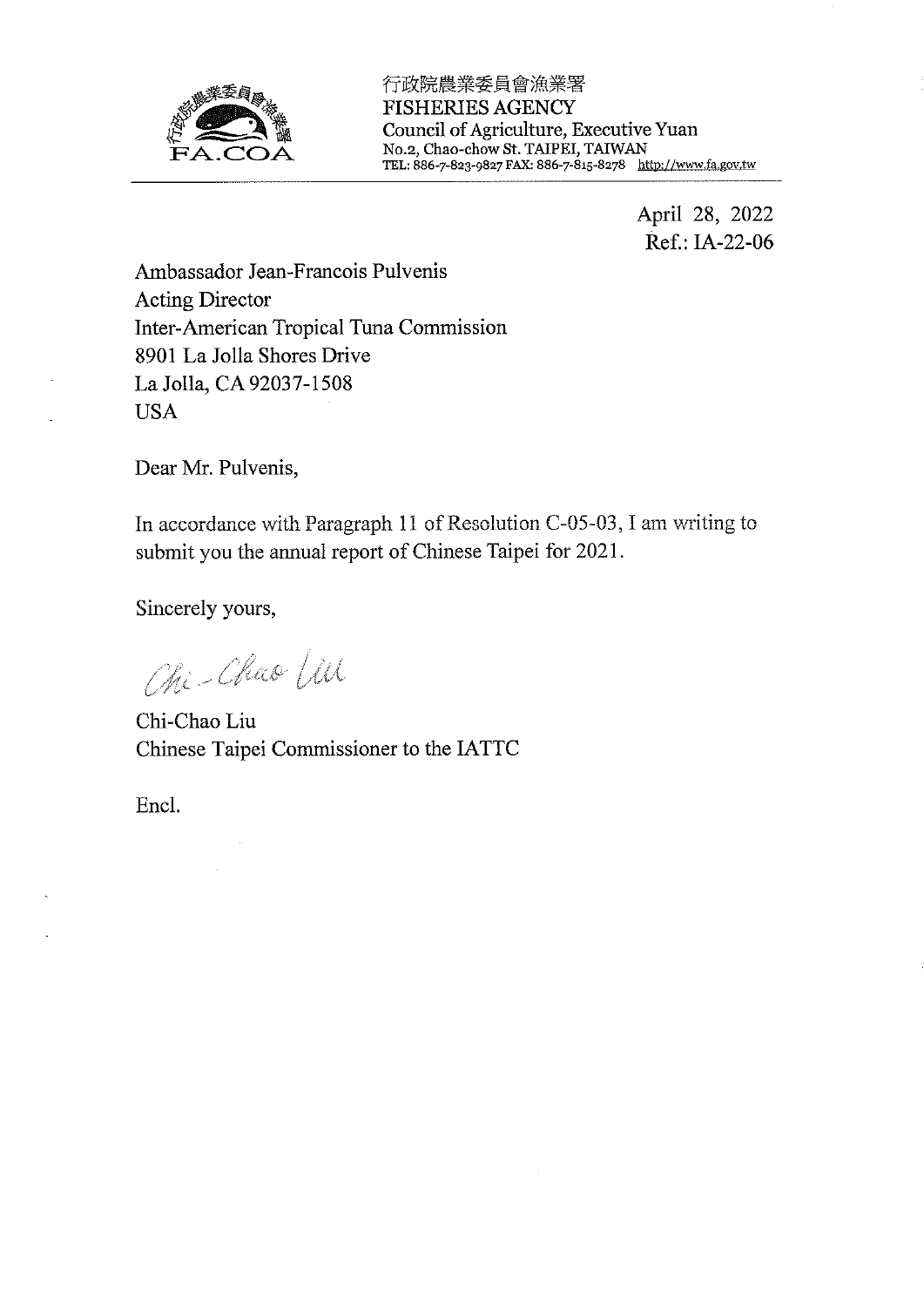## **Chinese Taipei** 2022/04/28

We summarily illustrate the measures taken to implement the Resolution C-05-03 in 2021 as follows.

### I. The National Plan of Action on Sharks (NPOA - Sharks)

In line with the request of the FAO IPOA-Sharks, we drafted the framework of our NPOA-Sharks earlier back in 2002. After deliberation with scholars and experts, the NPOA was proclaimed on 5 May 2006. In the NPOA-Sharks, finning activity is strictly prohibited, and the ratio between the weight of fins and the weight of carcasses shall not be over 5% in order to comply with relevant conservation and management measures of international RFMOs. It requests the fully utilization of sharks, including the meat, skin, fin and vertebra. The NPOA-Sharks has been used as the guidance for our conservation measures on sharks. Furthermore, scholars and experts continued to deliberate the NPOA-Sharks, and it will be renewed if necessary.

#### II. The regulations on sharks conservation and management:

In accordance with the Resolution C-05-03, we have enacted regulations to manage shark fishery since 2006. We have further revised these regulations timely, and a dramatic change regarding the handling of shark fins had been made in 2020 following the adoption of WCPFC the new shark measure (WCPFC CMM2019-04). The latest revision requires fishing vessels to comply with the following measures:

- $(1)$  In accordance with C-11-10, fishing vessels are prohibited from targeting, retaining onboard, transshipping, landing, selling of oceanic whitetip sharks.
- (2) In accordance with C-16-06, for longline vessel fishing in the IATTC Convention Area, the catch amount of silky sharks shall not exceed 20% of its total catch amount of the same fishing trip. Furthermore, for those using hooks at a depth shallower than 100 meters, the number of silky sharks which are less than 100 centimeters in length shall not exceed 20% of the total number of silky sharks caught during the same trip.
- (3) We adopted the Regulation to require our fishing vessels to fully utilize the shark catch, which shall not be discarded except the head, guts and skins.
- (4) To comply with Conservation and Management Measure of WCPFC, except for fishing vessels of seasonal sharks group, any tuna longline fishing vessel shall not use shark lines.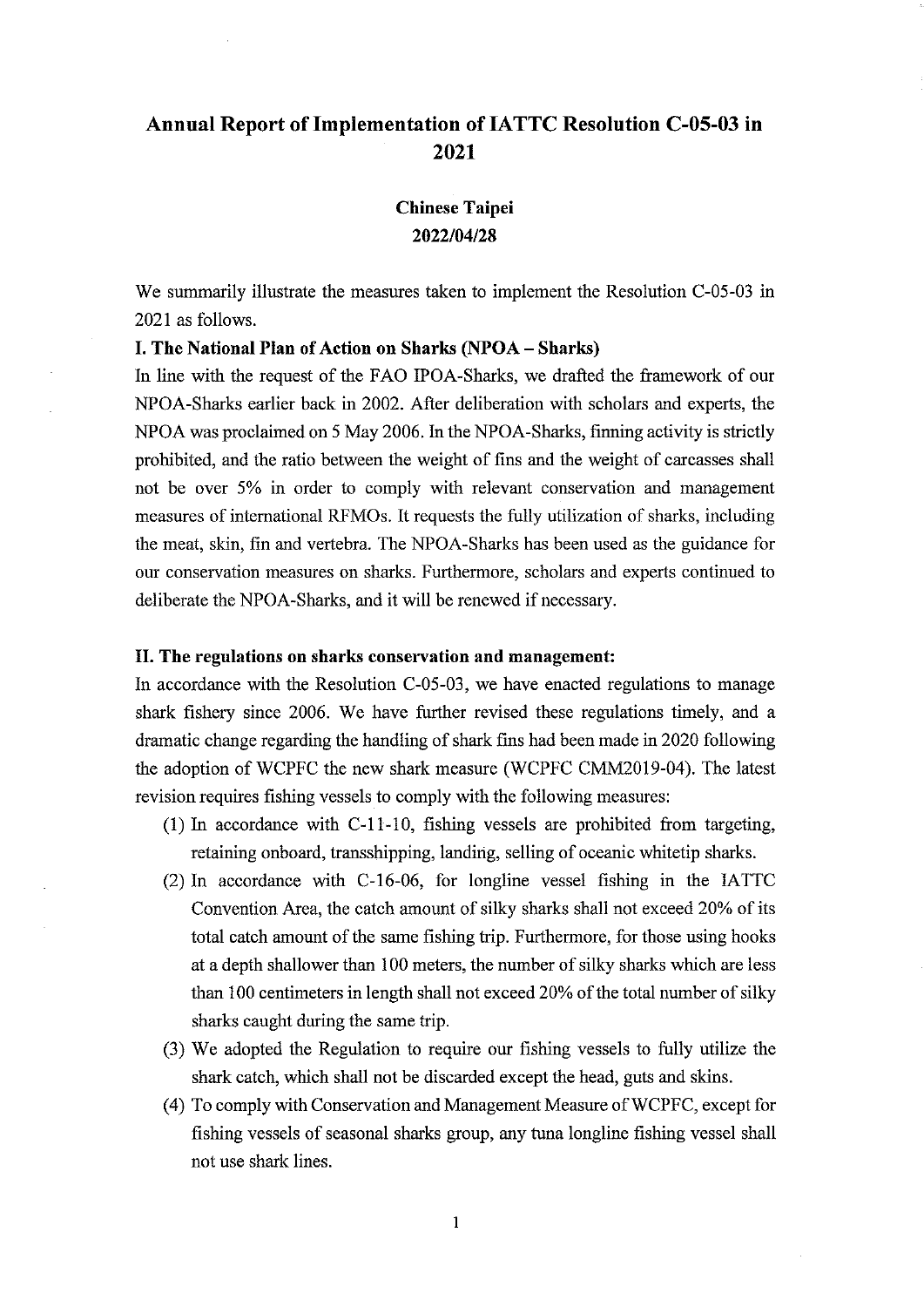- (5) With regard to the handling of shark fins,
	- $A$ For any tuna longline fishing vessel employing ice chilling method to preserve its sharks catches, shark fins shall not be fully cut off and shall be naturally attached to the carcasses.
	- $\mathbf{B}$ For any tuna longline or tuna purse seine fishing vessel, shark fins shall be naturally attached or tied to carcasses. The fins and carcass that are tied together shall be of the same shark. Notwithstanding such a provision, small scale longliners may alternatively process shark catches by:
		- (1) Storing shark carcass and its corresponding fins in the same bag, or
		- (2) Attaching identical numbered tags to each shark carcass and its corresponding fins and binding all the fins from the same carcass together or storing them in the same bag. Both the carcasses and fins shall be stored in the same hold.
- (6) In order to strengthen the management and conservation of shark resources, we have adopted Regulations on Import of Shark Fins since June 2012. Under this regulation, shark-fin import will be allowed only if those shark-fin was caught by vessel listed on RFMOs' authorized lists and also the flag state of fishing vessels was not been imposed sanction by RFMOs.

In 2021, we have supported scholars to conduct research on sharks. Those studies focused on studies of the stock status of sharks in the three Oceans.

#### **IV. Data Collection and Submission**

(1) Catch of sharks by species in the EPO during 2021:

| Species | <b>Blue</b> | Silky shark | Shortfin   | Longfin | Oceanic  | Pelagic  |
|---------|-------------|-------------|------------|---------|----------|----------|
|         | shark       |             | mako shark | mako    | whitetip | thresher |
|         |             |             |            | shark   | shark**  | shark    |
| Catch   | 581         | 12          | 67         |         | 0        |          |
| Species | Bigeye      | Smooth      | Scalloped  | Other   | Total    |          |
|         | thresher    | hammerhead  | hammerhead | sharks  |          |          |
|         | shark       | shark       | shark      |         |          |          |
| Catch   | 2           | 38          | 0          |         | 703      |          |

unit: M.T.

\* Please be advised that the data of 2021 we provided are still preliminary.

\*\* All catches of Oceanic whitetip shark had been discarded or released.

(2) Effort by gear type:

Please note that all sharks catch in EPO of Chinese Taipei flagged fishing vessel are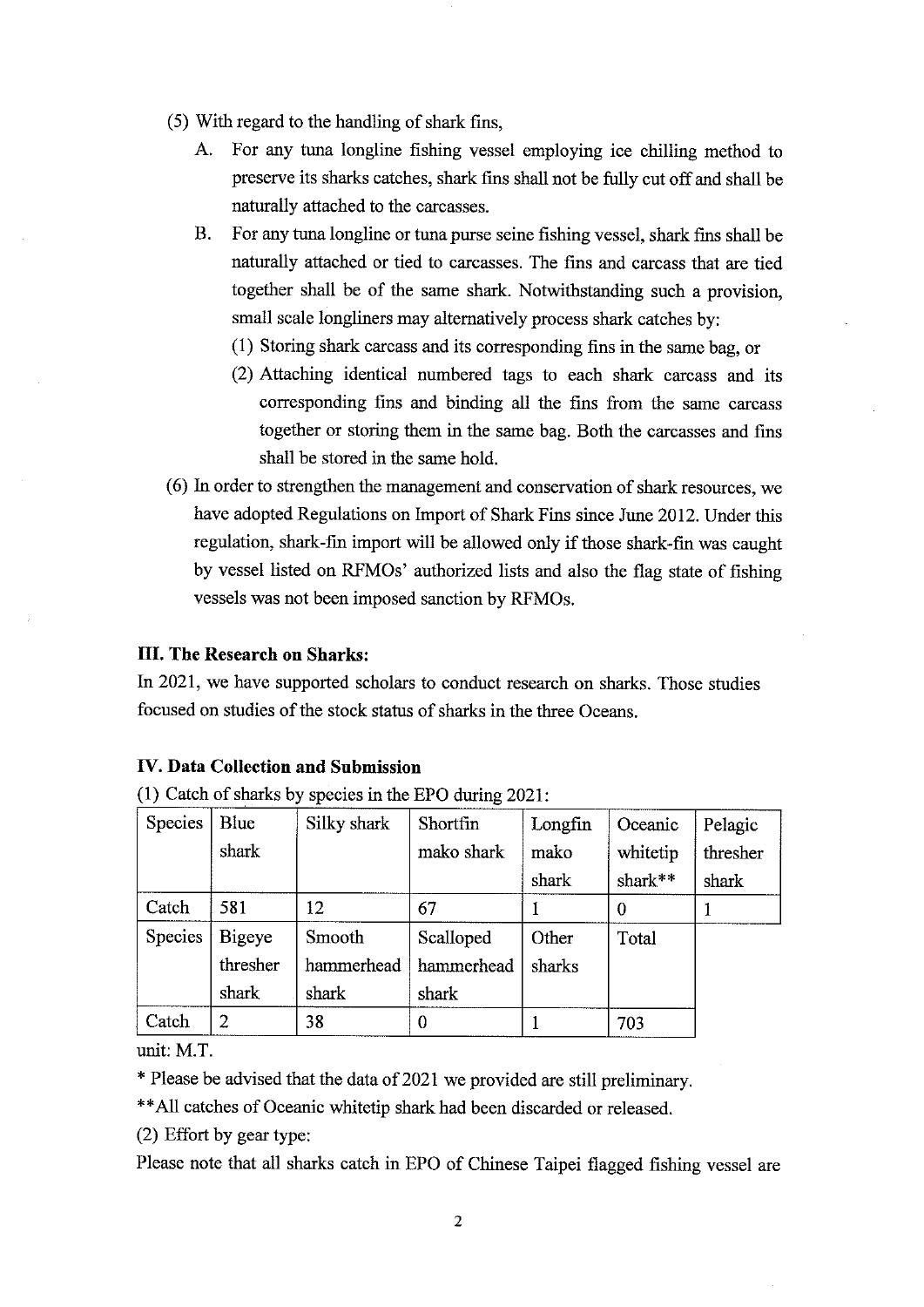by-catch.

 $\mathcal{A}$ 

 $\bar{\beta}$ 

 $\bar{\gamma}$ 

 $\bar{\gamma}$ 

 $\sim$ 

 $\mathcal{L}_{\mathcal{A}}$ 

 $\mathcal{A}^{\mathcal{A}}$ 

(3) Trade of sharks during 2021:

We imported 6,614 metric tons of sharks and exported 11,561 metric tons of sharks during 2021.

 $\sim$ 

 $\mathcal{A}^{\mathcal{A}}$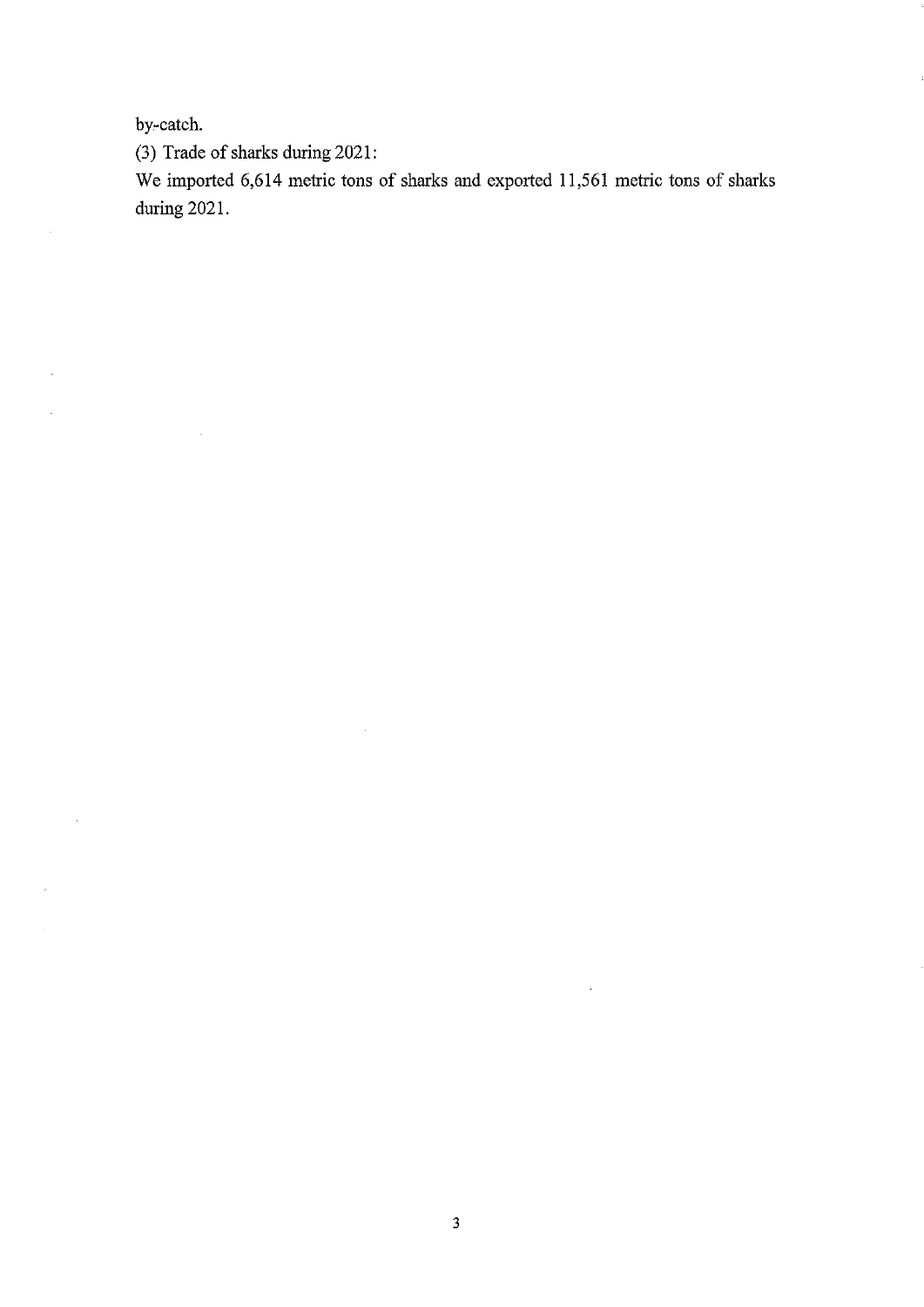## **Chinese Taipei 2021/04/30**

We summarily illustrate the measures taken to implement the Resolution C-05-03 in 2020 as follows.

#### **I. The National Plan of Action on Sharks (NPOA – Sharks)**

In line with the request of the FAO IPOA-Sharks, we drafted the framework of our NPOA-Sharks earlier back in 2002. After deliberation with scholars and experts, the NPOA was proclaimed on 5 May 2006. In the NPOA-Sharks, finning activity is strictly prohibited, and the ratio between the weight of fins and the weight of carcasses shall not be over 5% in order to comply with relevant conservation and management measures of international RFMOs. It requests the fully utilization of sharks, including the meat, skin, fin and vertebra. The NPOA-Sharks has been used as the guidance for our conservation measures on sharks. Furthermore, scholars and experts continued to deliberate the NPOA-Sharks, and it will be renewed if necessary.

#### **II. The regulations on sharks conservation and management:**

In accordance with the Resolution C-05-03, we have enacted regulations to manage shark fishery since 2006. We have further revised these regulations timely, and a dramatic change regarding the handling of shark fins had been made last year following the adoption of WCPFC the new shark measure (WCPFC CMM2019-04). The latest revision of 2020 requires fishing vessels to comply with the following measures:

- (1) In accordance with C-11-10, fishing vessels are prohibited from targeting, retaining onboard, transshipping, landing, selling of oceanic whitetip sharks.
- (2) In accordance with C-16-06, for longline vessel fishing in the IATTC Convention Area, the catch amount of silky sharks shall not exceed 20% of its total catch amount of the same fishing trip. Furthermore, for those using hooks at a depth shallower than 100 meters, the number of silky sharks which are less than 100 centimeters in length shall not exceed 20% of the total number of silky sharks caught during the same trip.
- (3) We adopted the Regulation to require our fishing vessels to fully utilize the shark catch, which shall not be discarded except the head, guts and skins.
- (4) To comply with Conservation and Management Measure of WCPFC, except for fishing vessels of seasonal sharks group, any tuna longline fishing vessel shall not use shark lines.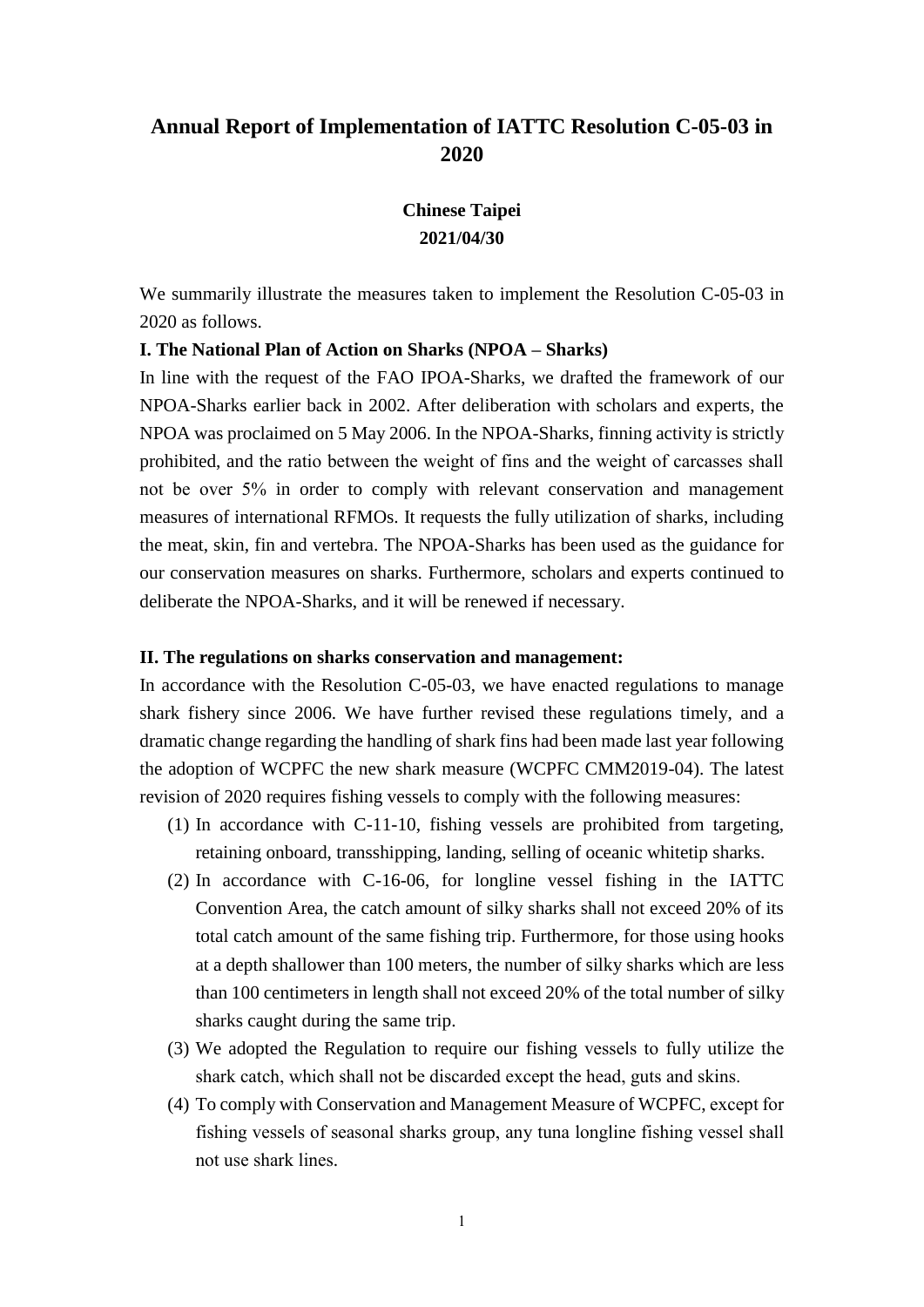- (5) With regard to the handling of shark fins,
	- A. For any tuna longline fishing vessel employing ice chilling method to preserve its sharks catches, shark fins shall not be fully cut off and shall be naturally attached to the carcasses.
	- B. For any tuna longline or tuna purse seine fishing vessel, shark fins shall be naturally attached or tied to carcasses. The fins and carcass that are tied together shall be of the same shark. Notwithstanding such a provision, small scale longliners may alternatively process shark catches by:
		- (1) Storing shark carcass and its corresponding fins in the same bag, or
		- (2) Attaching identical numbered tags to each shark carcass and its corresponding fins and binding all the fins from the same carcass together or storing them in the same bag. Both the carcasses and fins shall be stored in the same hold.
- (6) In order to strengthen the management and conservation of shark resources, we have adopted Regulations on Import of Shark Fins since June 2012. Under this regulation, shark-fin import will be allowed only if those shark-fin was caught by vessel listed on RFMOs' authorized lists and also the flag state of fishing vessels was not been imposed sanction by RFMOs.

In 2020, we have supported scholars to conduct research on sharks. Those studies focused on (1) Studies of the stock status of sharks in the Pacific Ocean, Atlantic Ocean (2) Stock status, fishery resources and non-detriment findings (NDFs) assessment of sharks in the Indian Ocean.

### **IV. Data Collection and Submission**

| <b>Species</b> | Blue     | Silky shark | Shortfin   | Longfin | Oceanic  | Pelagic  |
|----------------|----------|-------------|------------|---------|----------|----------|
|                | shark    |             | mako shark | mako    | whitetip | thresher |
|                |          |             |            | shark   | shark**  | shark    |
| Catch          | 1,366    | 26          | 115        | 4       | 0        |          |
| <b>Species</b> | Bigeye   | Smooth      | Scalloped  | Other   | Total    |          |
|                | thresher | hammerhead  | hammerhead | sharks  |          |          |
|                | shark    | shark       | shark      |         |          |          |
| Catch          | 17       | 35          |            | 3       | 1,568    |          |

(1) Catch of sharks by species in the EPO during 2020:

unit: M.T.

\* Please be advised that the data of 2020 we provided are still preliminary.

\*\*All catches of Oceanic whitetip shark had been discarded or released.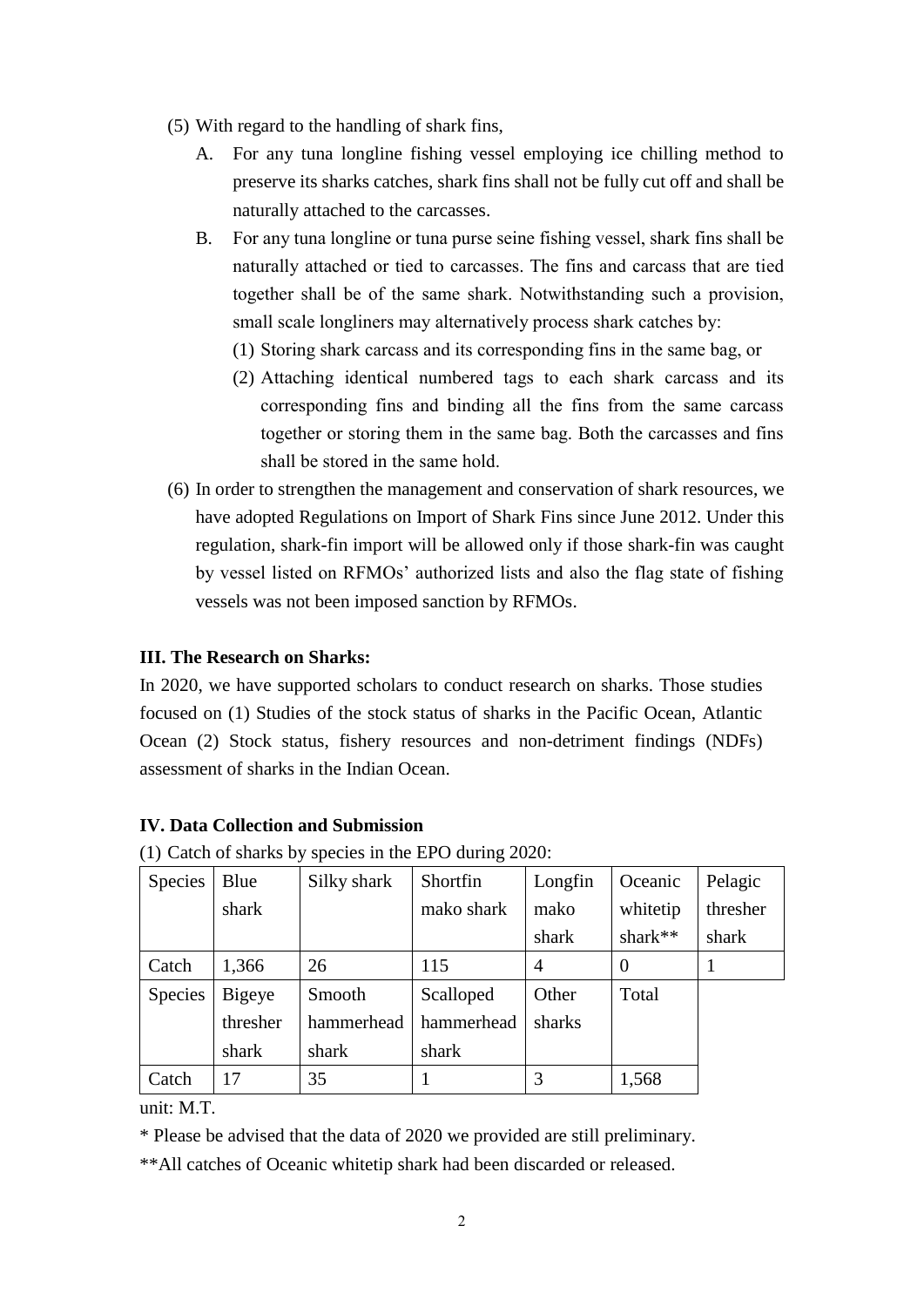(2) Effort by gear type:

Please note that all sharks catch in EPO of Chinese Taipei flagged fishing vessel are by-catch.

(3) Trade of sharks during 2020:

We imported 7,969 metric tons of sharks and exported 9,566 metric tons of sharks during 2020.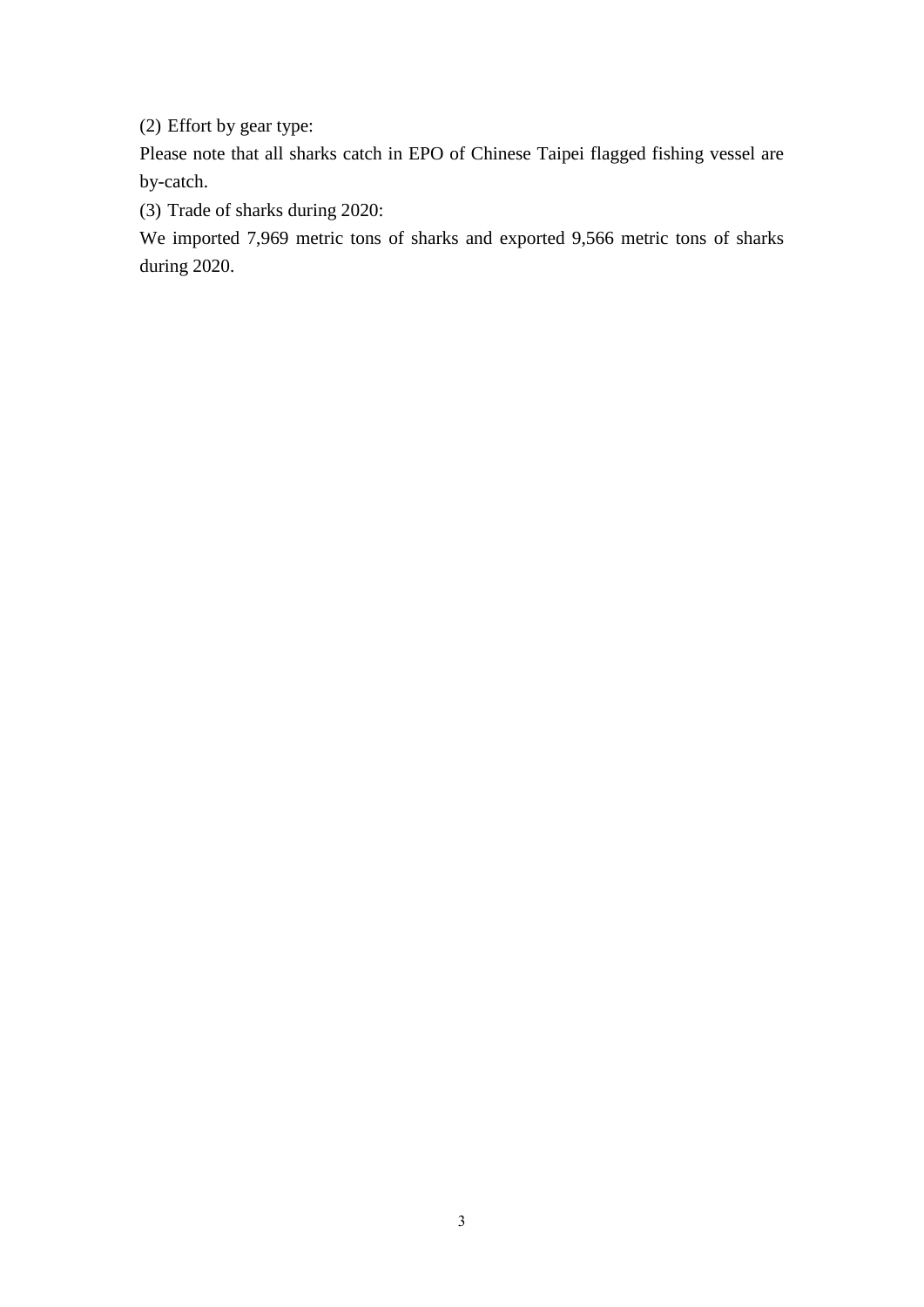

行政院農業委員會漁業署 **FISHERIES AGENCY** Council of Agriculture, Executive Yuan No.2, Chao-chow St. TAIPEI, TAIWAN<br>TEL: 886-7-823-9827 FAX: 886-7-815-8278 http://www.fa.gov.tw

> May 1, 2020 Ref.: IA-20-10

Dr. Guillermo A. Compeán Director Inter-American Tropical Tuna Commission Scripps Institute of Oceanography 8901 La Jolla Shore Drive La Jolla, CA 92037-1508

Dear Dr. Compeán,

In accordance with Paragraph 11 of Resolution C-05-03, I am writing to submit you the annual report of Chinese Taipei in 2019.

Sincerely yours,

Ding Rong Lin

Director Deep Sea Fisheries Division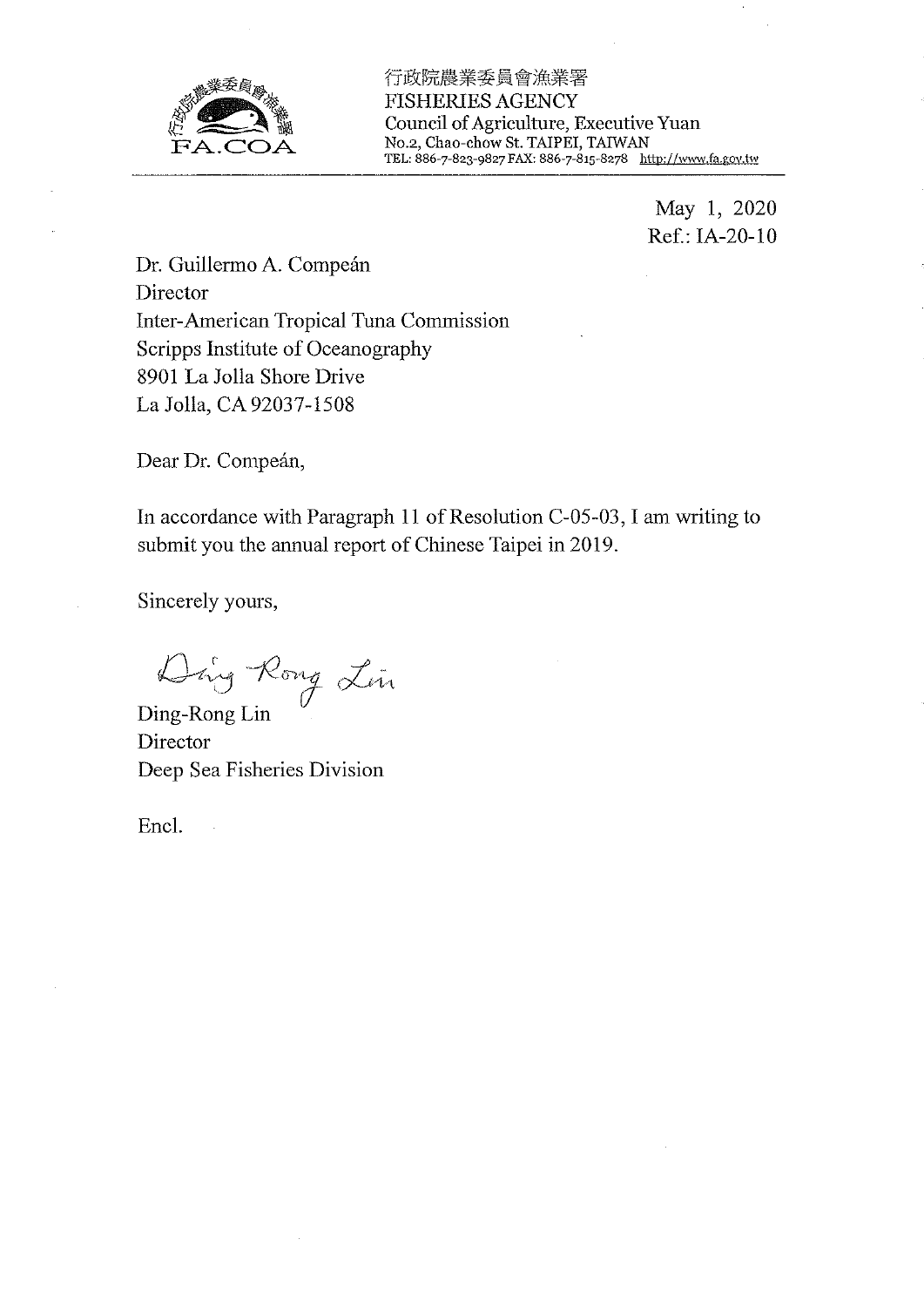# **Chinese Taipei 2020/04/30**

We summarily illustrate the measures taken to implement the Resolution C-05-03 in 2019 as follows.

### **I. The National Plan of Action on Sharks (NPOA – Sharks)**

In line with the request of the FAO IPOA-Sharks, we drafted the framework of our NPOA-Sharks earlier back in 2002. After deliberation with scholars and experts, the NPOA was proclaimed on 5 May 2006. In the NPOA-Sharks, finning activity is strictly prohibited, and the ratio between the weight of fins and the weight of carcasses shall not be over 5% in order to comply with relevant conservation and management measures of international RFMOs. It requests the fully utilization of sharks, including the meat, skin, fin and vertebra. The NPOA-Sharks has been used as the guidance for our conservation measures on sharks. Furthermore, scholars and experts continued to deliberate the NPOA-Sharks, and it will be renewed if necessary.

#### **II. The regulations on sharks conservation and management:**

In accordance with the Resolution C-05-03, we have enacted regulations to manage shark fishery since 2006. We have further revised these regulations timely, and the latest revision of 2019 requires fishing vessels to comply with the following measures:

- (1) Vessels shall transship and unload shark fin and carcasses together. Up to the first point of landing, the ratio of fin-to-whole body weight of sharks shall be not over 5%.
- (2) In accordance with C-11-10, fishing vessels are prohibited from targeting, retaining onboard, transshipping, landing, selling of oceanic whitetip sharks.
- (3) In accordance with C-16-06, for longline vessel fishing in the IATTC Convention Area, the catch amount of silky sharks shall not exceed 20% of its total catch amount of the same fishing trip. Furthermore, for those using hooks at a depth shallower than 100 meters, the number of silky sharks which are less than 100 centimeters in length shall not exceed 20% of the total number of silky sharks caught during the same trip.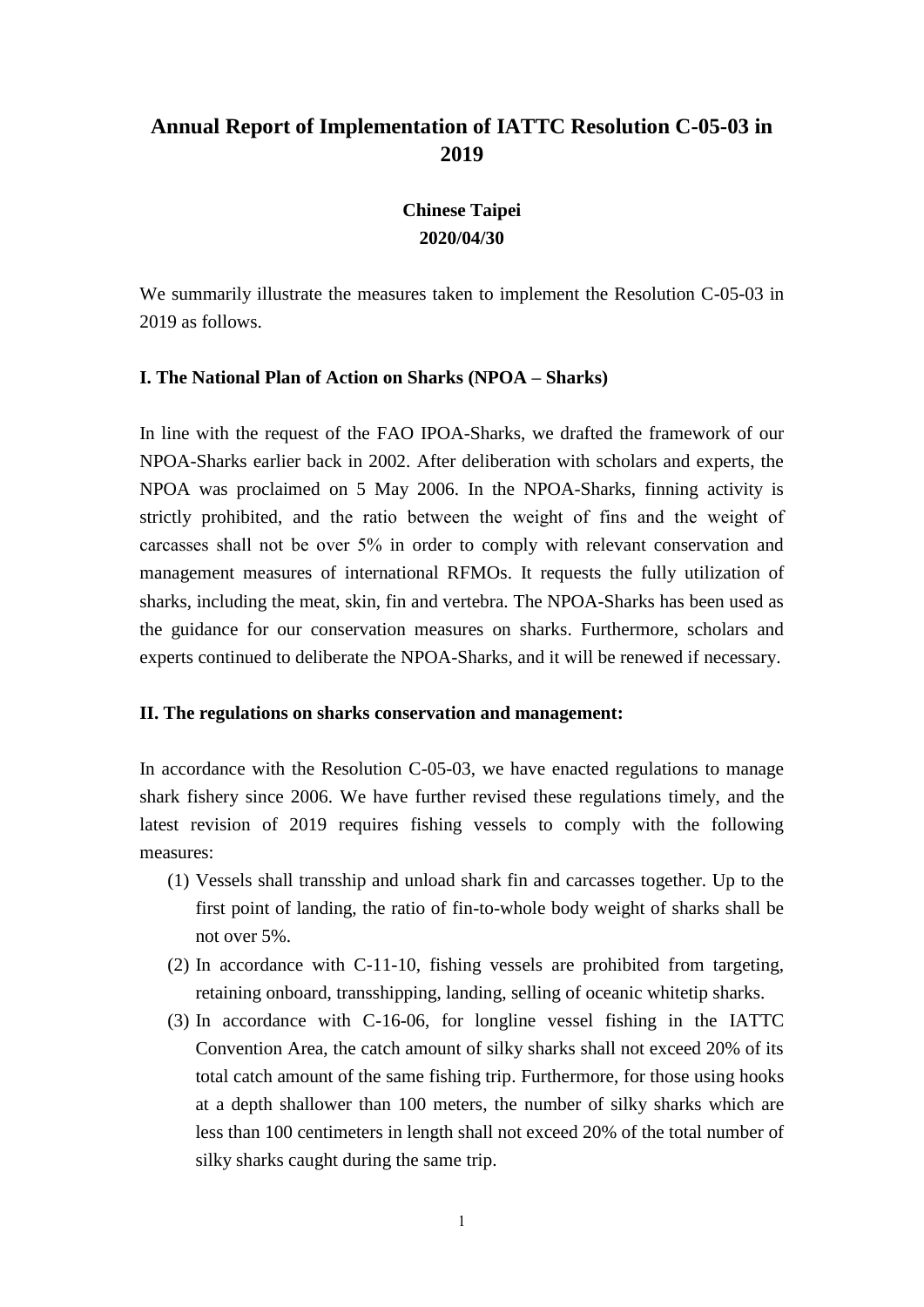- (4) We adopted the Regulation to require our fishing vessels to fully utilize the shark catch, which shall not be discarded except the head, guts and skins.
- (5) To comply with Conservation and Management Measure of WCPFC, except for fishing vessels of seasonal sharks group, any tuna longline fishing vessel shall not use shark lines.
- (6) To further conserve shark resources, we adopted the Regulation as follows:
	- For any longline fishing vessel of 100 GT and above employing freezing method to preserve its sharks catches and transporting such sharks catches to land in a domestic port, shark fins shall be naturally attached.
	- B. For any longline fishing vessel less than 100 GT employing freezing method to preserve its sharks catches and transporting such sharks catches to land in a domestic port, the fins shall be naturally attached or alternatively the dorsal fins and pectoral fins shall be tied to the corresponding carcass, while the caudal fins may be stored separately. The caudal fins and carcasses shall be transshipped or landed concurrently in the same shipment, and the number of caudal fins shall be consistent with that of carcasses.
- (7) In order to strengthen the management and conservation of shark resources, we have adopted Regulations on Import of Shark Fins since June 2012. Under this regulation, shark-fin import will be allowed only if those shark-fin was caught by vessel listed on RFMOs' authorized lists and also the flag state of fishing vessels was not been imposed sanction by RFMOs.

In 2019, we have supported scholars to conduct research on sharks. Those studies focused on (1) Investigation the stock status of sharks in the Atlantic Ocean and temperate tuna in North Atlantic Ocean (2) Studies of shark by-catch, abundance index and non-detriment findings (NDFs) in the Indian Ocean (3) Stock status and NDF assessment of sharks in the Pacific Ocean.

#### **IV. Data Collection and Submission**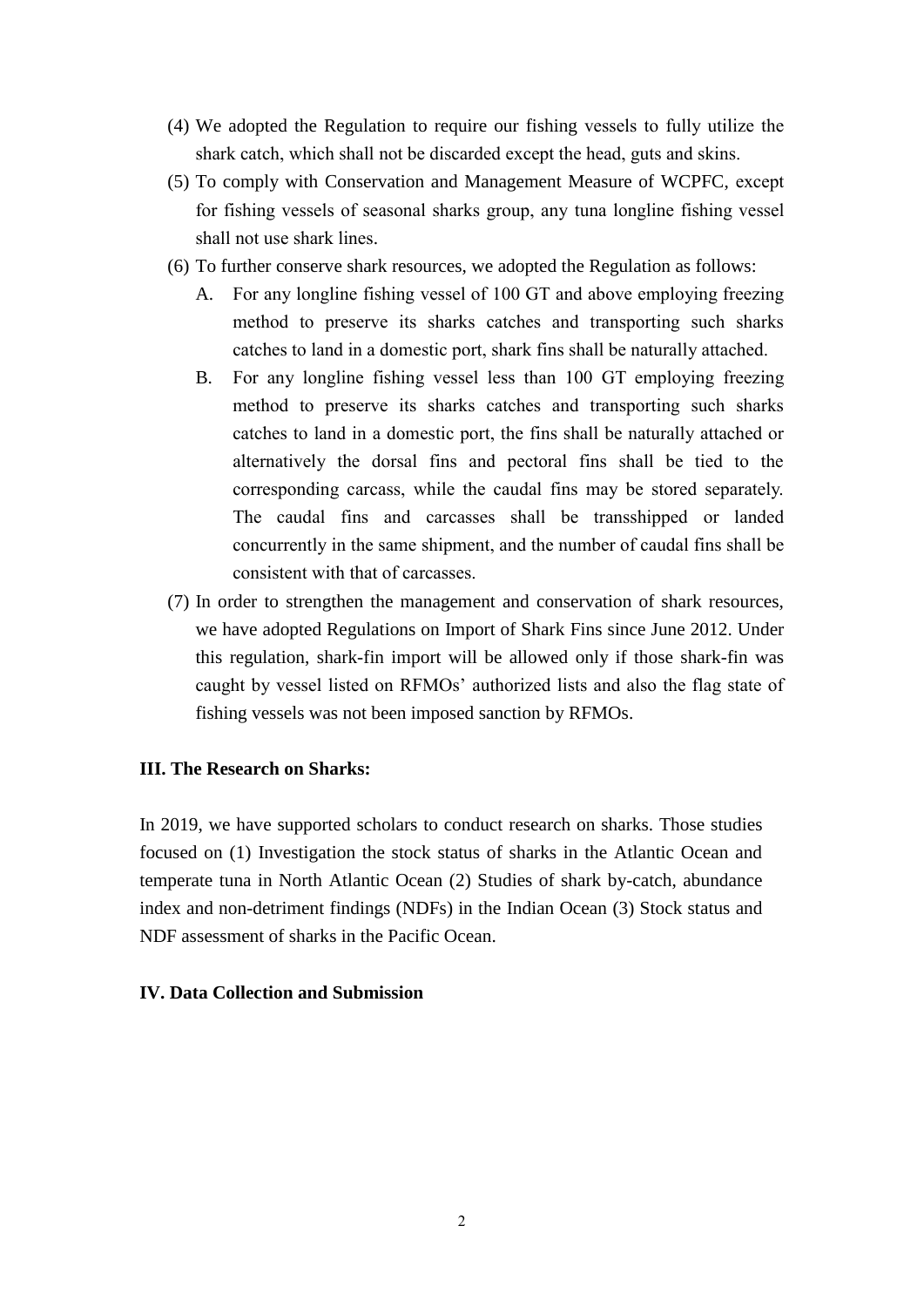| Species        | Blue     | Silky shark | Shortfin   | Longfin | Oceanic  | Pelagic  |
|----------------|----------|-------------|------------|---------|----------|----------|
|                | shark    |             | mako shark | mako    | whitetip | thresher |
|                |          |             |            | shark   | shark**  | shark    |
| Catch          | 1,051    | 16          | 113        | 3       | $\theta$ |          |
| <b>Species</b> | Bigeye   | Smooth      | Scalloped  | Other   | Total    |          |
|                | thresher | hammerhead  | hammerhead | sharks  |          |          |
|                | shark    | shark       | shark      |         |          |          |
| Catch          | 17       | 22          | $\theta$   | 3       | 1,226    |          |

(1) Catch of sharks by species in the EPO during 2018:

unit: M.T.

\* Please be advised that the data of 2019 we provided are still preliminary.

\*\*All catches of Oceanic whitetip shark had been discarded or released.

(2) Effort by gear type:

Please note that all sharks catch in EPO of Chinese Taipei flagged fishing vessel are by-catch.

(3) Trade of sharks during 2018:

We imported 7,726 metric tons of sharks and exported 12,025 metric tons of sharks during 2019.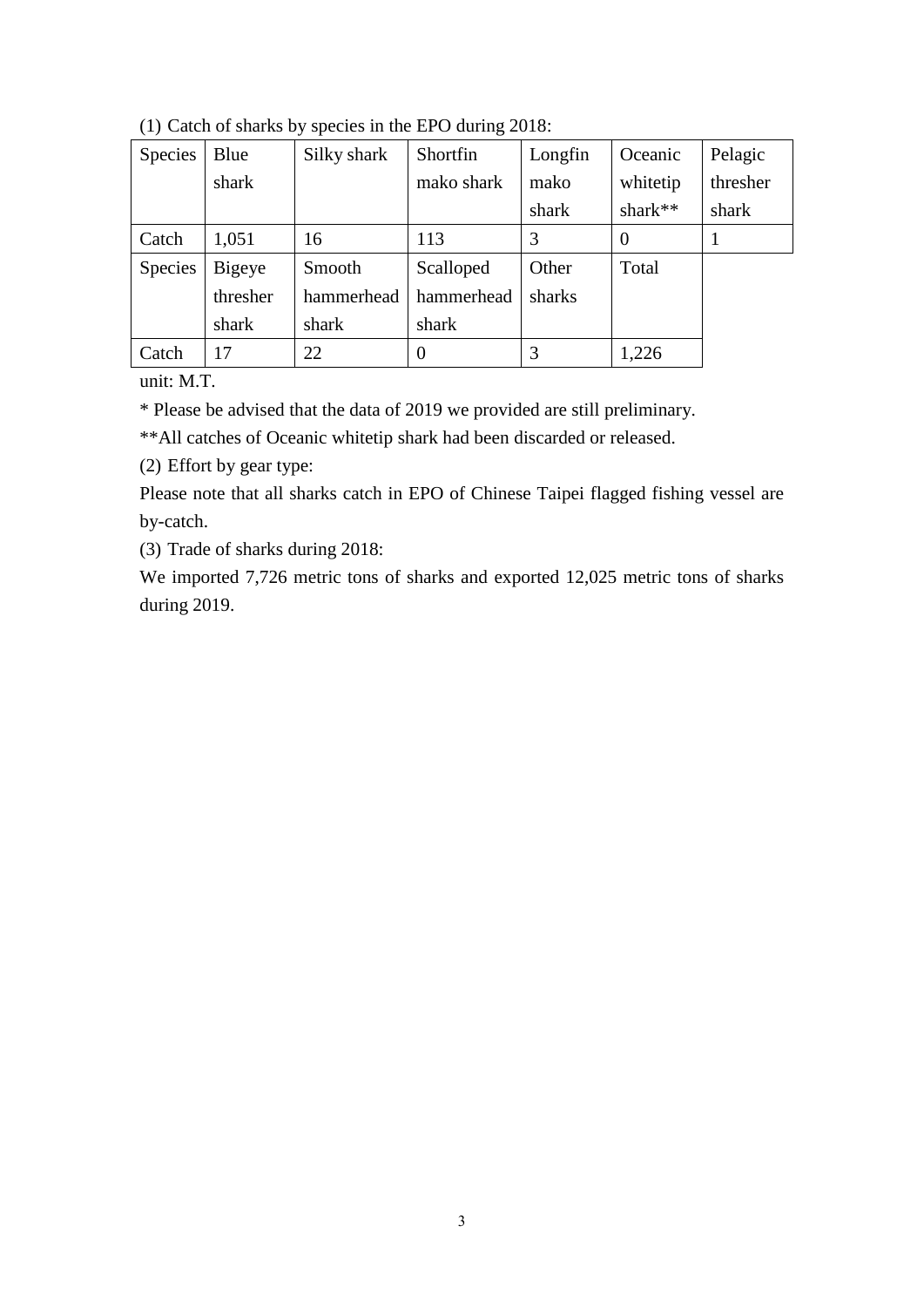

行政院農業委員會漁業署 **FISHERIES AGENCY** Council of Agriculture, Executive Yuan No.2, Chao-chow St. TAIPEI, TAIWAN TEL: 886-7-823-9827 FAX: 886-7-815-8278 http://www.fa.gov.tw

> April 30, 2019 Ref.: IA-19-06

Dr. Guillermo A. Compeán Director Inter-American Tropical Tuna Commission Scripps Institute of Oceanography 8901 La Jolla Shore Drive La Jolla, CA 92037-1508

Dear Dr. Compeán,

In accordance with Paragraph 11 of Resolution C-05-03, I am writing to submit you the annual report of Chinese Taipei in 2018.

Sincerely yours,

Wang Mao-chen

Director Deep Sea Fisheries Division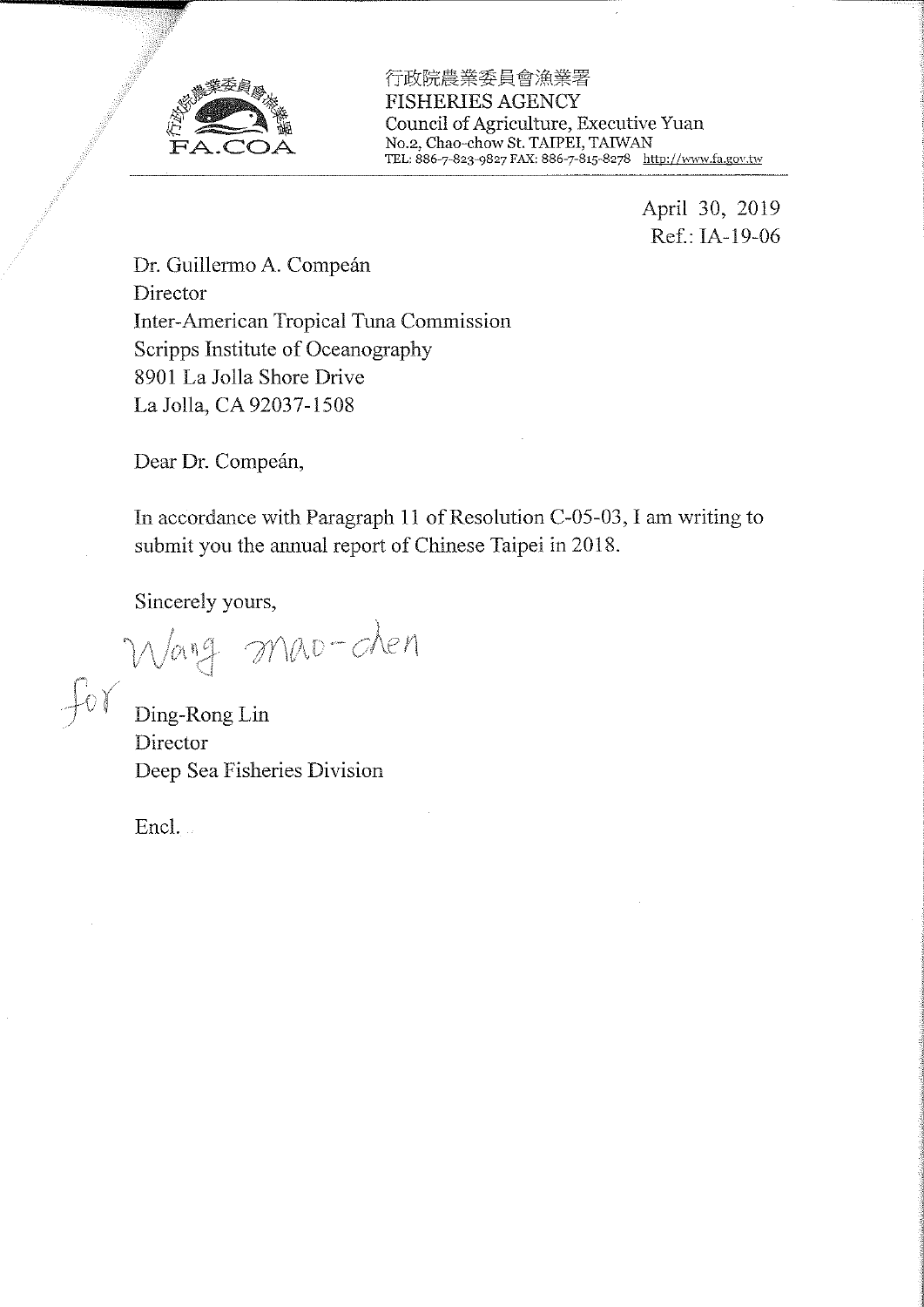# **Chinese Taipei 2019/04/30**

We summarily illustrate the measures taken to implement the Resolution C-05-03 in 2018 as follows.

### **I. The National Plan of Action on Sharks (NPOA – Sharks)**

In line with the request of the FAO IPOA-Sharks, we drafted the framework of our NPOA-Sharks earlier back in 2002. After deliberation with scholars and experts, the NPOA was proclaimed on 5 May 2006. In the NPOA-Sharks, finning activity is strictly prohibited, and the ratio between the weight of fins and the weight of carcasses shall not be over 5% in order to comply with relevant conservation and management measures of international RFMOs. It requests the fully utilization of sharks, including the meat, skin, fin and vertebra. The NPOA-Sharks has been used as the guidance for our conservation measures on sharks. Furthermore, scholars and experts continued to deliberate the NPOA-Sharks, and it will be renewed if necessary.

#### **II. The regulations on sharks conservation and management:**

In accordance with the Resolution C-05-03, we have enacted regulations to manage shark fishery since 2006. We have further revised these regulations timely, and the latest revision of 2018 requires fishing vessels to comply with the following measures:

- (1) Vessels shall transship and unload shark fin and carcasses together. Up to the first point of landing, the ratio of fin-to-whole body weight of sharks shall be not over 5%.
- (2) In accordance with C-11-10, fishing vessels are prohibited from targeting, retaining onboard, transshipping, landing, selling of oceanic whitetip sharks.
- (3) In accordance with C-16-06, for longline vessel fishing in the IATTC Convention Area, the catch amount of silky sharks shall not exceed 20% of its total catch amount of the same fishing trip. Furthermore, for those using hooks at a depth shallower than 100 meters, the number of silky sharks which are less than 100 centimeters in length shall not exceed 20% of the total number of silky sharks caught during the same trip.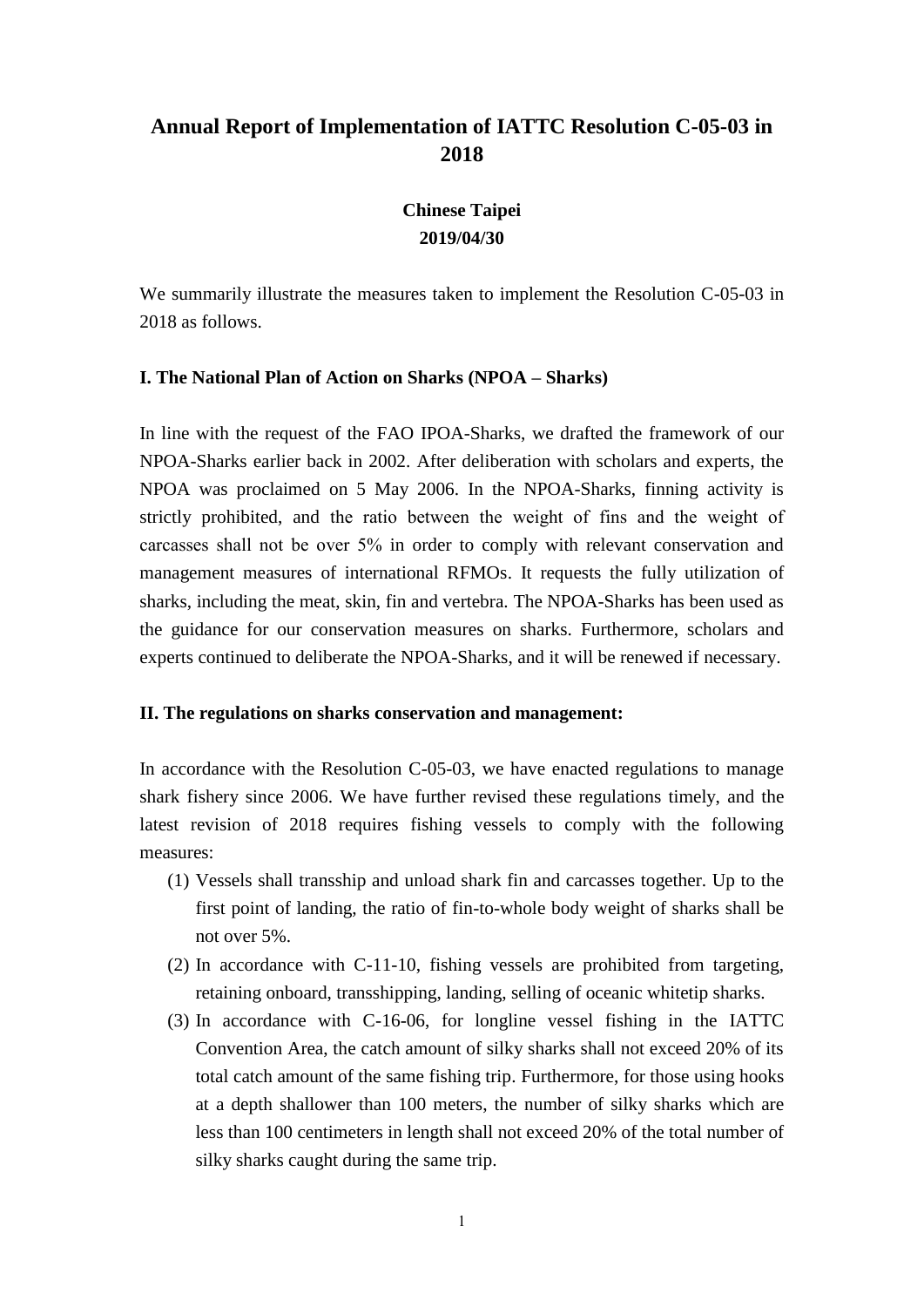- (4) We adopted the Regulation to require our fishing vessels to fully utilize the shark catch, which shall not be discarded except the head, guts and skins.
- (5) To comply with Conservation and Management Measure of WCPFC, except for fishing vessels of seasonal sharks group, any tuna longline fishing vessel shall not use shark lines.
- (6) To further conserve shark resources, we adopted the Regulation as follows:
	- A. For any longline fishing vessel of 100 GT and above employing freezing method to preserve its sharks catches and transporting such sharks catches to land in a domestic port, shark fins shall be naturally attached.
	- B. For any longline fishing vessel less than 100 GT employing freezing method to preserve its sharks catches and transporting such sharks catches to land in a domestic port, the fins shall be naturally attached or alternatively the dorsal fins and pectoral fins shall be tied to the corresponding carcass, while the caudal fins may be stored separately. The caudal fins and carcasses shall be transshipped or landed concurrently in the same shipment, and the number of caudal fins shall be consistent with that of carcasses.
- (7) In order to strengthen the management and conservation of shark resources, we have adopted Regulations on Import of Shark Fins since June 2012. Under this regulation, shark-fin import will be allowed only if those shark-fin was caught by vessel listed on RFMOs' authorized lists and also the flag state of fishing vessels was not been imposed sanction by RFMOs.

In 2018, we have supported scholars to conduct research on sharks. Those studies focused on (1) Investigation the stock status of sharks in the Atlantic Ocean and temperate tuna in North Atlantic Ocean (2) Studies of shark by-catch, abundance index and non-detriment findings (NDFs) in the Indian Ocean (3) Investigation of shark species and resources in the Pacific Ocean.

#### **IV. Data Collection and Submission**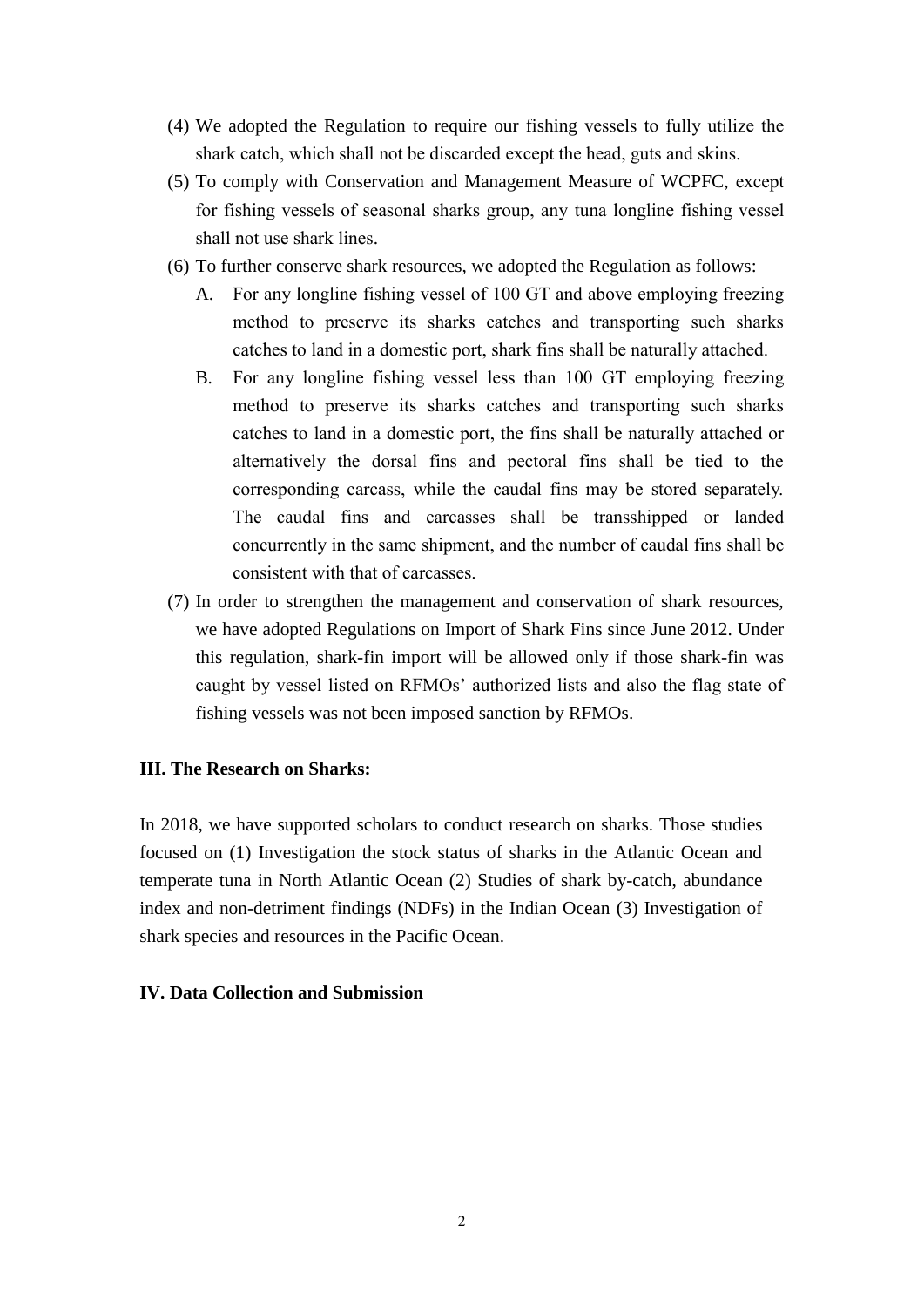| Species | Blue     | Silky shark | Shortfin   | Longfin        | Oceanic  | Pelagic  |
|---------|----------|-------------|------------|----------------|----------|----------|
|         | shark    |             | mako shark | mako           | whitetip | thresher |
|         |          |             |            | shark          | shark**  | shark    |
| Catch   | 964      | 0           | 82         | 7              | $\theta$ | 4        |
| Species | Bigeye   | Smooth      | Scalloped  | Other          | Total    |          |
|         | thresher | hammerhead  | hammerhead | sharks         |          |          |
|         | shark    | shark       | shark      |                |          |          |
| Catch   | 32       | 6           | $\theta$   | $\overline{2}$ | 1097     |          |

(1) Catch of sharks by species in the EPO during 2018:

unit: M.T.

\* Please be advised that the data of 2018 we provided are still preliminary.

\*\*All catches of Oceanic whitetip shark had been discarded or released.

(2) Effort by gear type:

Please note that all sharks catch in EPO of Chinese Taipei flagged fishing vessel are by-catch.

(3) Trade of sharks during 2018:

We imported 7,437 metric tons of sharks and exported 10,722 metric tons of sharks during 2018.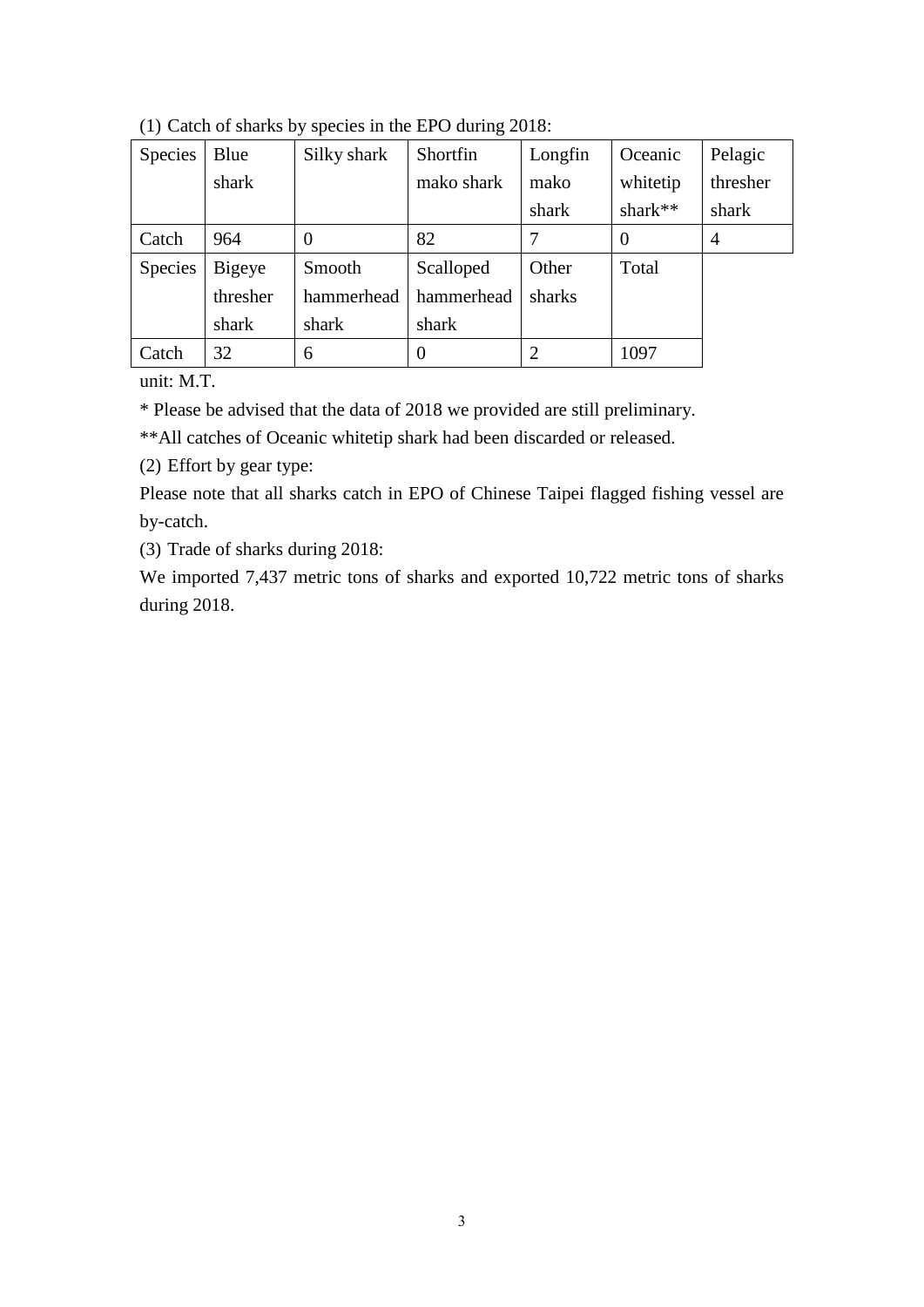

行政院農業委員會漁業署 **FISHERIES AGENCY** Council of Agriculture, Executive Yuan No.2, Chao-chow St. TAIPEI, TAIWAN TEL: 886-7-823-9827 FAX: 886-7-815-8278 http://www.fa.gov.tw

> May 1, 2018 Ref.: IA-18-07

Dr. Guillermo A. Compeán Director Inter-American Tropical Tuna Commission Scripps Institute of Oceanography 8901 La Jolla Shore Drive La Jolla, CA 92037-1508

Dear Dr. Compeán,

In accordance with Paragraph 11 of Resolution C-05-03, I am writing to submit you the annual report of Chinese Taipei in 2017.

Sincerely yours,

mao-ch-n

Ding-Rong Lin Director Deep Sea Fisheries Division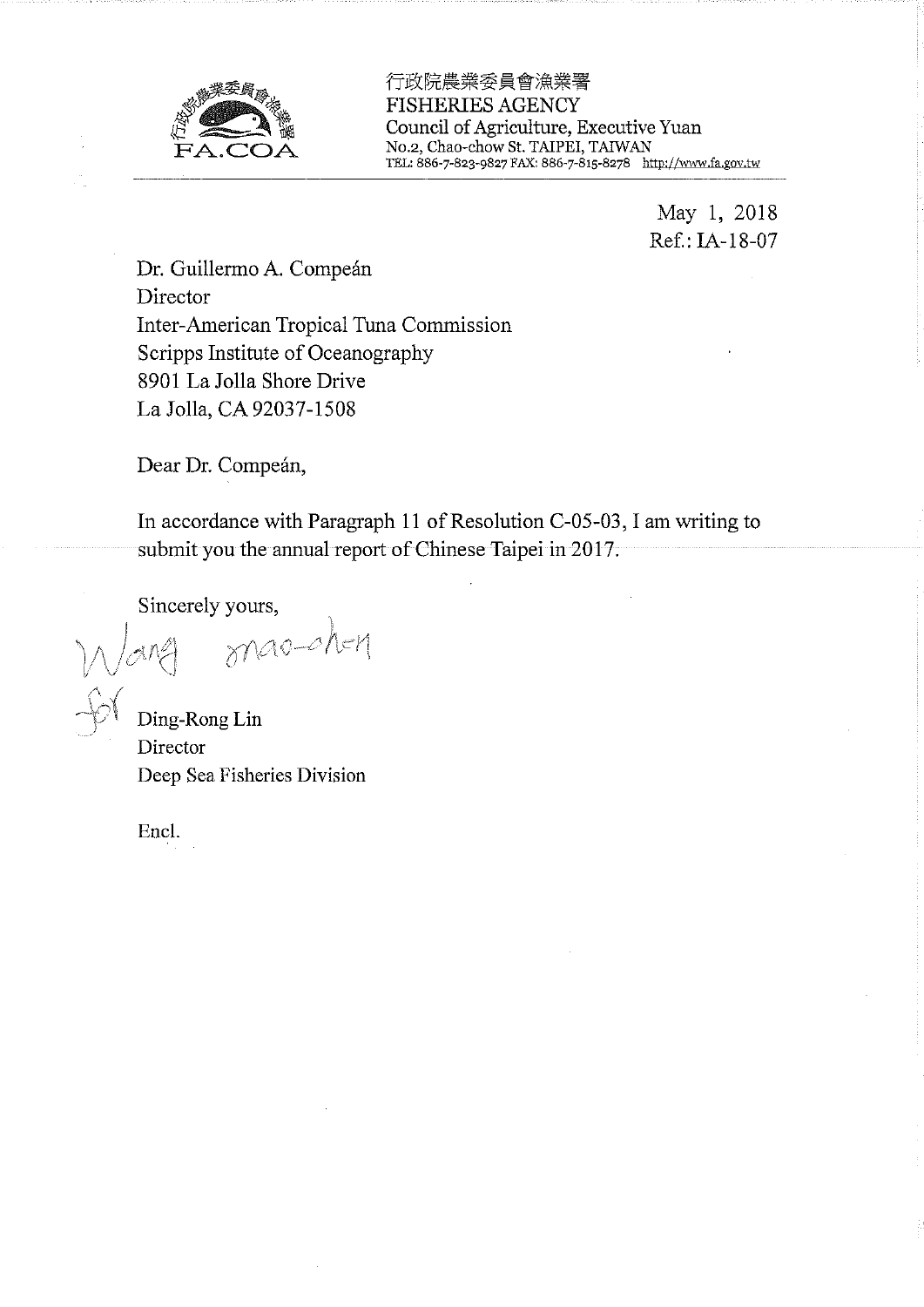# **Chinese Taipei 2018/05/01**

We summarily illustrate the measures taken to implement the Resolution C-05-03 in 2017 as follows.

### **I. The National Plan of Action on Sharks (NPOA – Sharks)**

In line with the request of the FAO IPOA-Sharks, we drafted the framework of our NPOA-Sharks earlier back in 2002. After deliberation with scholars and experts, the NPOA was proclaimed on 5 May 2006. In the NPOA-Sharks, finning activity is strictly prohibited, and the ratio between the weight of fins and the weight of carcasses shall not be over 5% in order to comply with relevant conservation and management measures of international RFMOs. It requests the fully utilization of sharks, including the meat, skin, fin and vertebra. The NPOA-Sharks has been used as the guidance for our conservation measures on sharks. Furthermore, scholars and experts continued to deliberate the NPOA-Sharks, and it will be renewed if necessary.

#### **II. The regulations on sharks conservation and management:**

In accordance with the Resolution C-05-03, we have enacted regulations to manage shark fishery since 2006. We have further revised these regulations timely, and the latest revision of 2017 requires fishing vessels to comply with the following measures:

- (1) Vessels shall transship and unload shark fin and carcasses together. Up to the first point of landing, the ratio of fin-to-whole body weight of sharks shall be not over 5%.
- (2) In accordance with C-11-10, fishing vessels are prohibited from targeting, retaining onboard, transshipping, landing, selling of oceanic whitetip sharks.
- (3) In accordance with C-16-06, for longline vessel fishing in the IATTC Convention Area, the catch amount of silky sharks shall not exceed 20% of its total catch amount of the same fishing trip. Furthermore, for those using hooks at a depth shallower than 100 meters, the number of silky sharks which are less than 100 centimeters in length shall not exceed 20% of the total number of silky sharks caught during the same trip.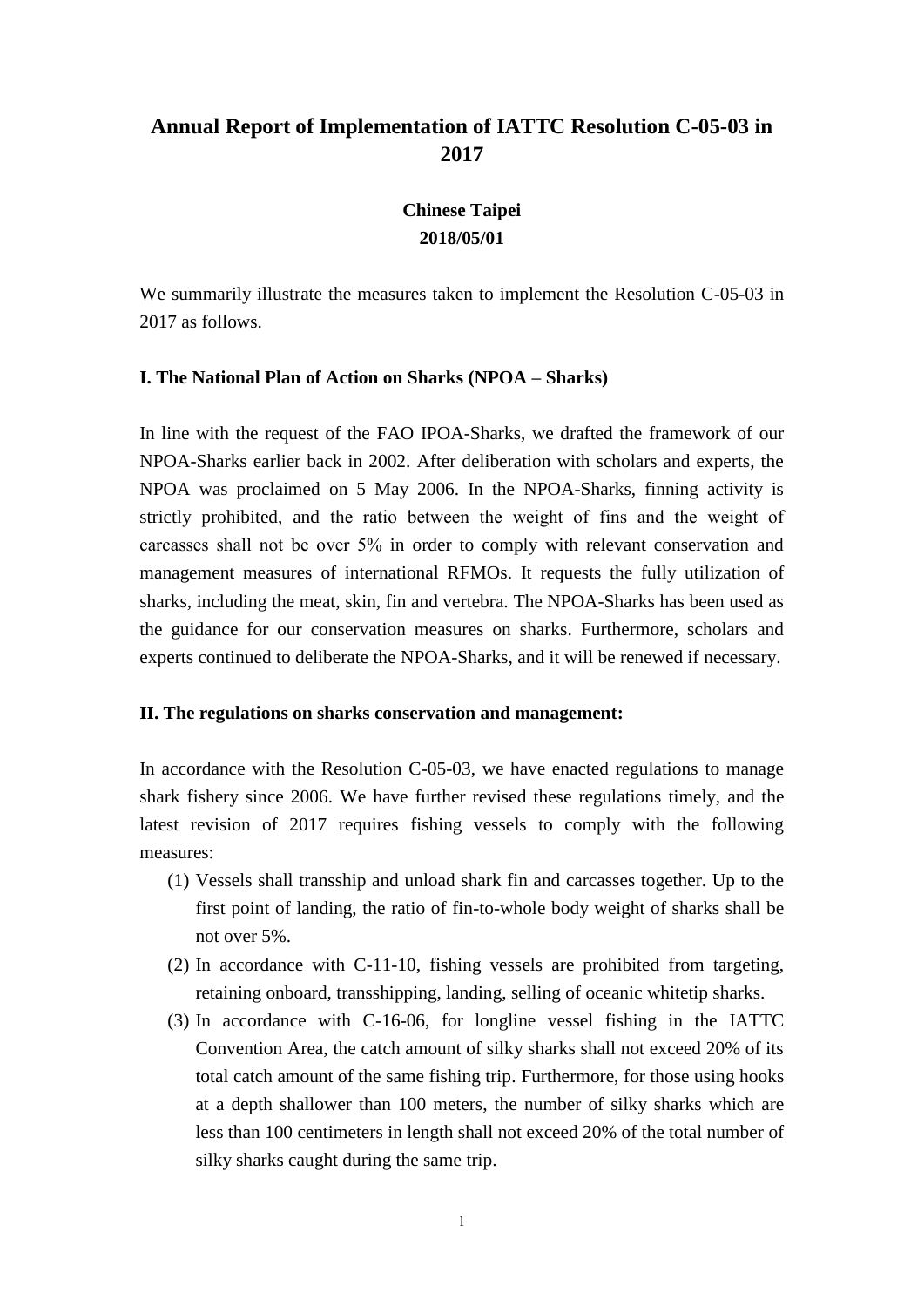- (4) We adopted the Regulation to require our fishing vessels to fully utilize the shark catch, which shall not be discarded except the head, guts and skins.
- (5) To further conserve shark resources, we adopted the Regulation as follows:
	- A. For any longline fishing vessel of 100 GT and above employing freezing method to preserve its sharks catches and transporting such sharks catches to land in a domestic port, shark fins shall be naturally attached.
	- B. For any longline fishing vessel less than 100 GT employing freezing method to preserve its sharks catches and transporting such sharks catches to land in a domestic port, the fins shall be naturally attached or alternatively the dorsal fins and pectoral fins shall be tied to the corresponding carcass, while the caudal fins may be stored separately. The caudal fins and carcasses shall be transshipped or landed concurrently in the same shipment, and the number of caudal fins shall be consistent with that of carcasses.
- (6) To comply with Conservation and Management Measure of WCPFC, tuna longline fishing vessel shall not use shark lines.
- (7) In order to strengthen the management and conservation of shark resources, we have adopted Regulations on Import of Shark Fins since June 2012. Under this regulation, shark-fin import will allowed only if those shark-fin was caught by vessel listed on RFMOs' authorized lists and also the flag state of fishing vessels was not been imposed sanction by RFMOs.

In 2017, we have supported scholars to conduct research on sharks. Those studies focused on (1) Studies of shark by-catch, abundance index and non-detriment findings in the Atlantic and Indian oceans (2) Studies of shark by-catch, abundance index and non-detriment findings in the Pacific Ocean (3) Rapid and on-site identification of shark species by insulated isothermal PCR.

### **IV. Data Collection and Submission**

(1) Catch of sharks by species in the EPO during 2017:

| Year    | Blue   | Silky shark | Shortfin   | Longfin | Oceanic    | Pelagic  |
|---------|--------|-------------|------------|---------|------------|----------|
|         | shark  |             | mako shark | mako    | whitetip   | thresher |
|         |        |             |            | shark   | shark $**$ | shark    |
| $2017*$ | 1088   |             | 82         | 14      |            |          |
| Year    | Bigeye | Smooth      | Scalloped  | Other   | Total      |          |